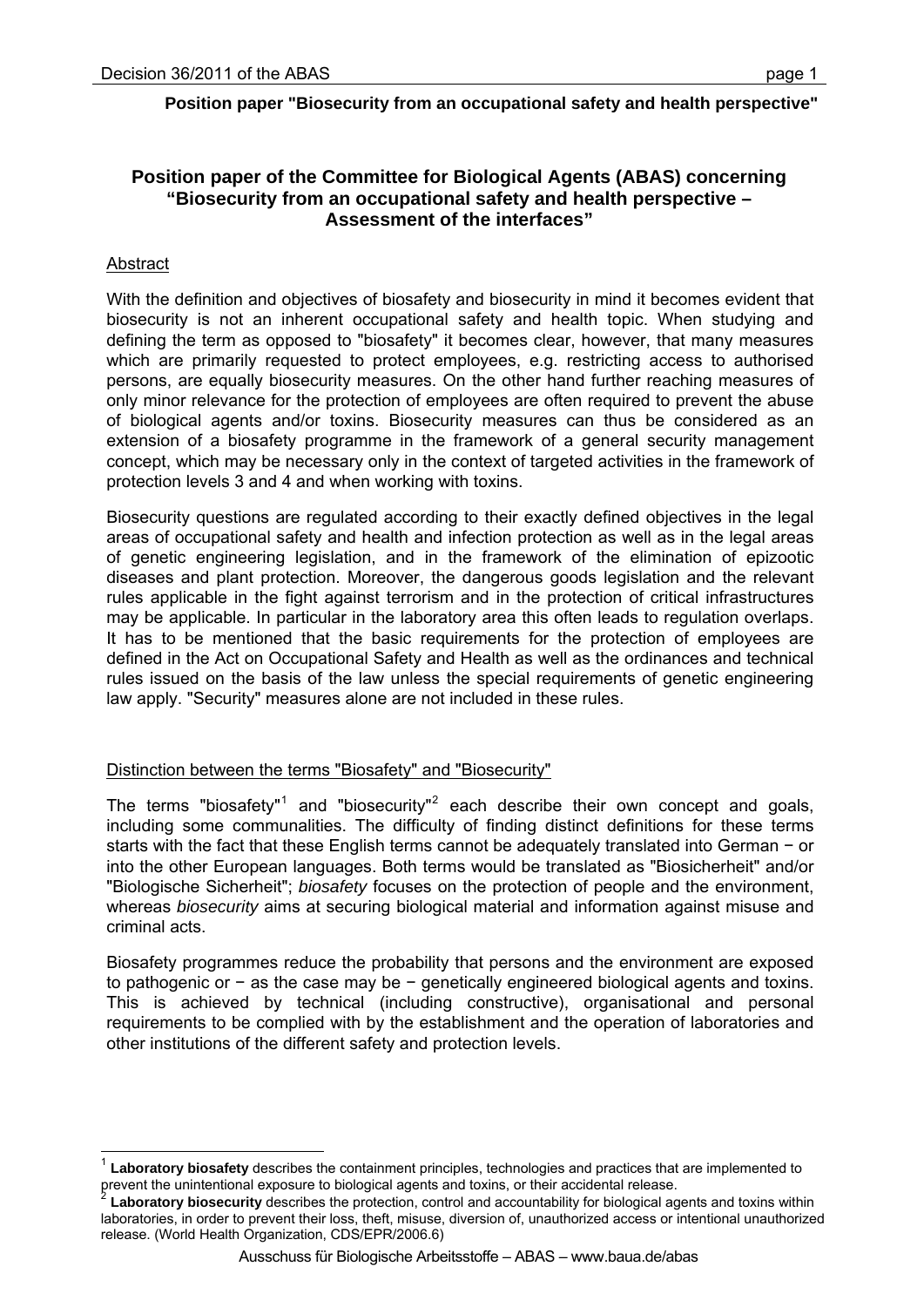This includes e.g. enclosure measures (locks, vacuum system…), the use of closed devices and equipment, access restrictions as well as the qualification and further training of employees.

On the other hand biosecurity is also meant to prevent any loss, theft or misuse of microorganisms, biological agents or scientific information. On the basis of assessing misuse risks this can be achieved e.g. by controlling persons and their activities, by controlling the use and whereabouts of biological agents and by intentionally restricting access to information.

Even though the objectives of biosafety and biosecurity are not the same, there are joint measures to achieve these goals. Both are based on risk assessment, employee qualification and responsibility, inventory lists and on controlling the use of biological agents, access controls, the documentation of agent transfer and shipments, emergency concepts etc. Biosafety measures are frequently equally effective in the area of biosecurity. In addition there are specific biosecurity aspects which are not related to employee protection.

The term "biorisk" which includes both aspects describes the combination of the probability that damage occurs and the potential impacts of this damage caused by a biological agent.



Biorisk Management

The above components are often integrated into a management system. The task of a biorisk management is to explain the various requirements of biosafety and biosecurity, depending on the risk assessment and the objectives of the institution affected. In the following, essential aspects regarding biosecurity are shown:

## Biosecurity programme elements

- **1.** Assessment of misuse risks ("Threat assessment")
- **2.** Securing and controlling biological material
- **3.** Review of employee reliability
- **4.** Access controls
- **5.** Information security
- **6.** Transfer and transportation security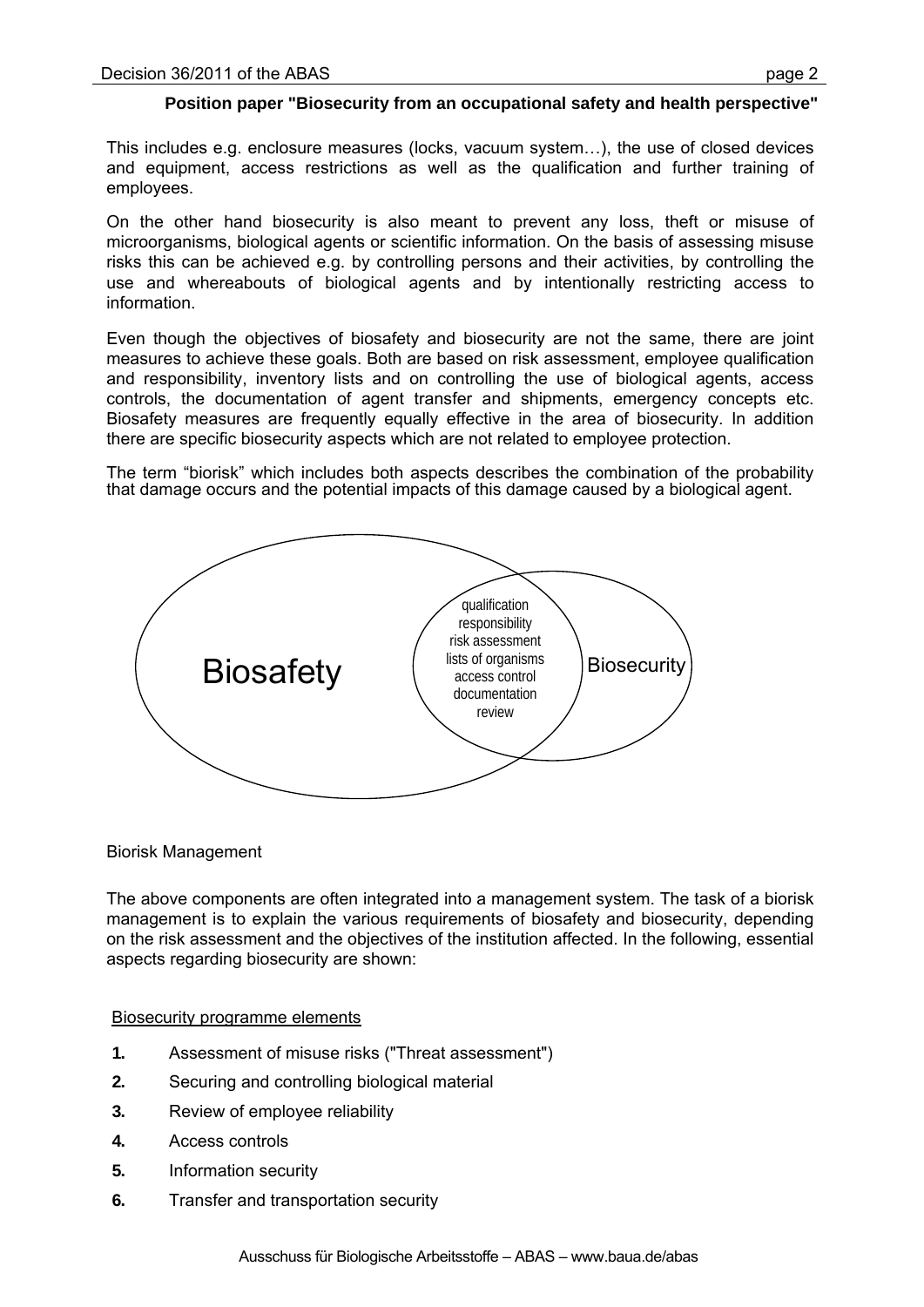### Biosecurity requirements

In the framework of risk assessment, the identification and priorisation of possible misuse and threat scenarios caused by biological material comprising pathogens or toxins, play an essential role.

Different international and national workshops keep and/or discuss lists which concretely identify "bio-(logical) arms" and/or "weapons-grade material". By way of example these are: the list of the Australian Group, the list under Council Regulation (EC) No. 428/2009 of 5 May 2009 setting up a Community regime for the control of exports, transfer, brokering and transit of dual-use items; the export list under the Foreign Trade and Payments Act of 28 April 1961 as amended on 17 December 2009 and/or under the Foreign Trade and Payments Ordinance, the war weapons list under the War Weapons Control Act (Act to control war weapons of 20 April 1961 − last amended on 6 June 2009) and the "EU list of high threat pathogens" in the Annex of the EU Generic Preparedness Planning Technical Guidance Documents (2005).

The partly identical lists comprise viruses, bacteria, fungi and toxins that can be used for the development of bioweapons. In this context it has to be observed that not all of the listed "bio weapons-grade material" must be classified into risk groups 3 and 4. Some of the listed biological agents must be classified into risk group 2 − e.g. *Staphylococcus aureus*, *Vibrio cholerae*, Vesicular stomatitis virus (VSV) and Newcastle Disease Virus (NDV). The dual-use toxins include *Staphylococcus aureus* enterotoxins, *Clostridium botulinum* toxins, *Clostridium perfringens* toxins, the Cholera toxin, Shiga toxins, verotoxins etc.

The lists of the Australian Group, under the EC Dual Use Regulation, the Foreign Trade and War Weapons Control Act do not only list pure toxins. This regulatory area also includes gene segments associated with the generation of toxins and/or toxin sub-segments of corresponding pathogens (see e.g. No. 1C353 b) of Annex I of the EC Dual Use Regulation).

The below non-exhaustive list of biosecurity requirements was compiled using the following documents:

- UN Security Council Resolution 1540 (2004),
- WHO Biorisk management Laboratory Biosecurity Guidance, 2006,
- EU Commission: CBRN Action Plan of 30 November 2009,
- US legislation: Biopreparedness Act 2002, Agricultural Bioterrorism Protection Act 2002, Code of Federal Register: 42 CFR part 73, 7 CFR part 331, 9 CFR part 121,
- Recommendations of the US National Security Advisory Board for Biosecurity (NSABB),
- relevant German biosafety and biosecurity legislation.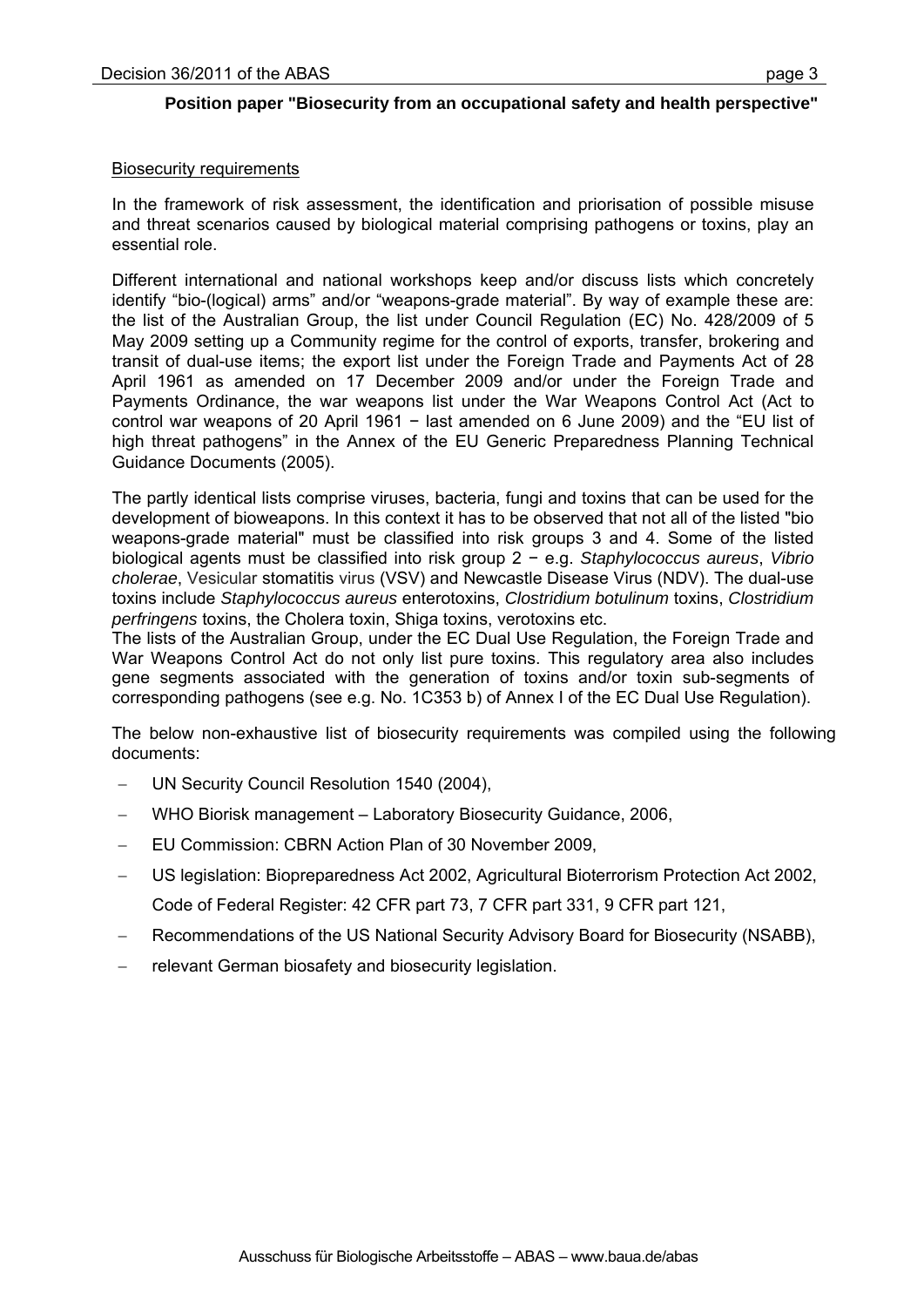Existing German and European laws are commented and assessed in the third column of the following table.

| <b>Biosecurity</b><br>requirement                                                           | <b>German/EU legislation</b>                                                                                                                                                                                                                                                                                                                                                                                                                                                                                                                                                                                                                                                                                        | <b>Assessment</b>                                                                                                                                                                                                                                                                                         |
|---------------------------------------------------------------------------------------------|---------------------------------------------------------------------------------------------------------------------------------------------------------------------------------------------------------------------------------------------------------------------------------------------------------------------------------------------------------------------------------------------------------------------------------------------------------------------------------------------------------------------------------------------------------------------------------------------------------------------------------------------------------------------------------------------------------------------|-----------------------------------------------------------------------------------------------------------------------------------------------------------------------------------------------------------------------------------------------------------------------------------------------------------|
| Lists of biological<br>agents and toxins                                                    | a. Lists based on security concerns:<br>- List under the War Weapons<br>Control Act (KrWaffKontrG)<br>(War Weapons List),<br>- List under the Foreign Trade and<br>Payments Ordinance (AWV) (Export<br>List)<br>- List under Council Regulation (EU)<br>No 428/2009 (Dual use - Export,<br>Transit, Trade)<br>b. Lists based on security concerns:<br>- Biological Agents Ordinance (BioStoffV)<br>- Annex III of Directive 2000/54/EC of the<br>European Parliament and the Council<br>- Organism list of the Central Committee<br>on Biological Safety (ZKBS)<br>- Epizootic Pathogens Import Ordinance<br>(TierSeuchErEinfV)<br>- Technical Rules for Biological Agents<br>(TRBA) 460, 462, 464, 466<br>$-$ etc. | There are enough safety<br>and risk assessment lists<br>in German/EU legislation<br>which could, if necessary,<br>be linked with biosecurity<br>measures.<br>The EU Commission will<br>draw up a list of<br>biosecurity relevant<br>pathogens and toxins<br>together with the<br>Member States.           |
| Restriction of the<br>handling of listed<br>agents and toxins/<br>licensing<br>requirements | Infectious Diseases Control Act (IfSG)<br>$\overline{\phantom{0}}$<br>(licensing and notification<br>requirements)<br>Genetic Engineering Act (GenTG) and<br>$\overline{\phantom{0}}$<br>ordinances (licensing, registration and<br>notification requirements),<br>- Epizootic Pathogens Ordinance<br>(TierSeuchErV) (licensing and<br>notification requirements),<br>- Biological Agents Ordinance (BioStoffV)<br>(notification requirements)<br>- Ordinance under the Chemical Weapons<br>Convention (CWÜV)                                                                                                                                                                                                       | Licensing and notification<br>requirements concerning<br>the handling of biological<br>agents are governed by<br>law, the toxins ricin and<br>saxitoxin are regulated by<br>our chemical weapons<br>legislation.                                                                                          |
| Personal reliability/<br>personal<br>safety/security<br>check                               | Infectious Diseases Control Act (IfSG)<br>$\overline{\phantom{0}}$<br>Epizootic Pathogens Ordinance<br>(TierSeuchErV)<br>Genetic Engineering Act (GenTG)<br>$\overline{\phantom{0}}$<br>Security Clearance Check Act (SÜG)<br>and the Ordinance on the<br>Determination of the Scope for<br>Security Checks (SÜFV)                                                                                                                                                                                                                                                                                                                                                                                                  | IfSG, TierSeuchErV<br>and GenTG all require<br>competence and<br>reliability as a<br>prerequisite for issuing<br>an authorisation/<br>license; SÜG and<br>SÜFV classify handling<br>highly pathogenic and<br>highly toxic agents as<br>security-relevant and<br>require a security<br>clearance check for |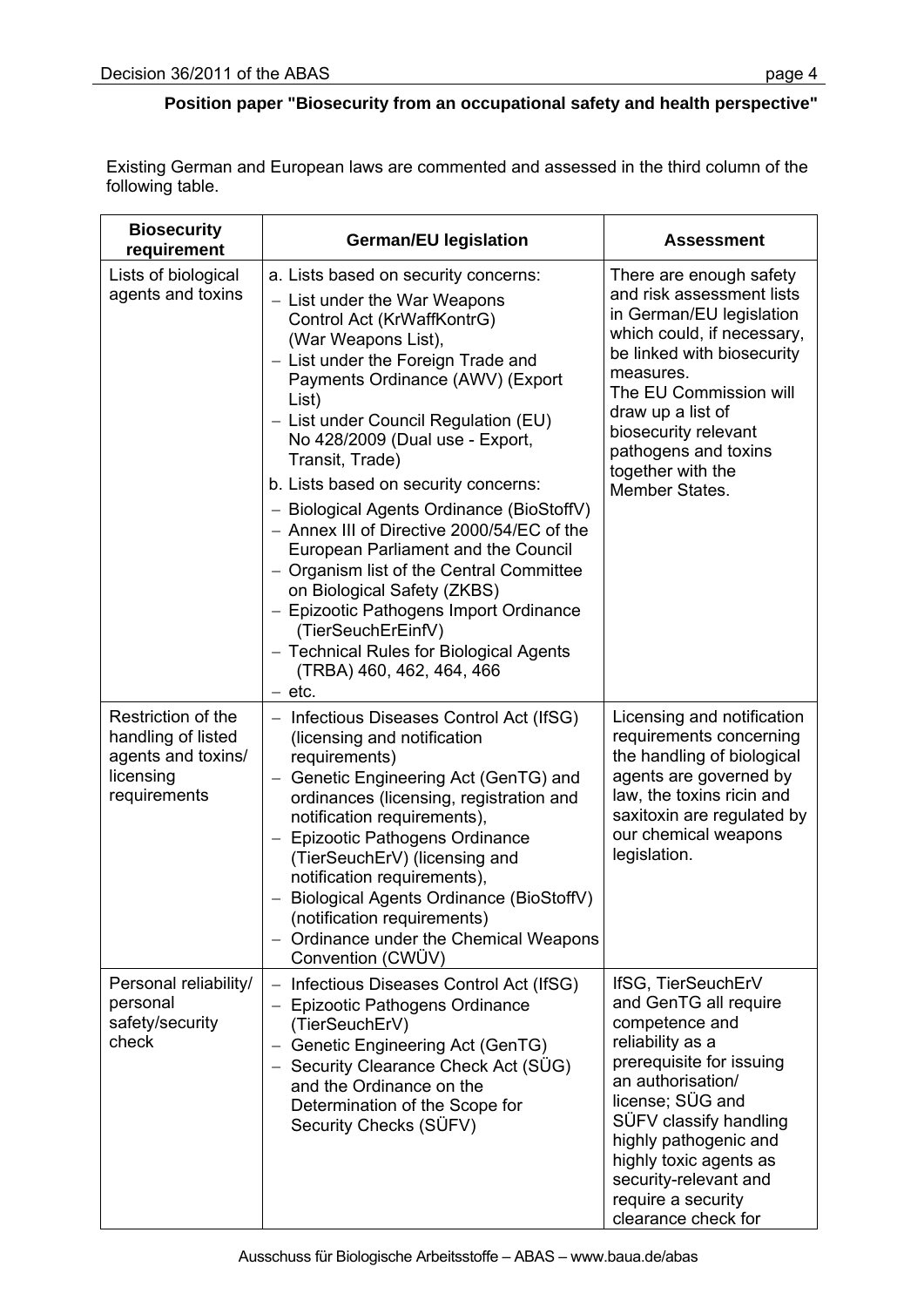| <b>Biosecurity</b><br>requirement                                              | <b>German/EU legislation</b>                                                                                                                                                                                                                                                                    | Assessment                                                                                                                                                                                                                                                                                                                                      |
|--------------------------------------------------------------------------------|-------------------------------------------------------------------------------------------------------------------------------------------------------------------------------------------------------------------------------------------------------------------------------------------------|-------------------------------------------------------------------------------------------------------------------------------------------------------------------------------------------------------------------------------------------------------------------------------------------------------------------------------------------------|
|                                                                                |                                                                                                                                                                                                                                                                                                 | persons handling these<br>agents.                                                                                                                                                                                                                                                                                                               |
| Register of<br>institutions handling<br>listed biological<br>agents and toxins | Infectious Diseases Control Act (IfSG)<br>Epizootic Pathogens Ordinance<br>(TierSeuchErV) Genetic Engineering Act<br>(GenTG)<br>Biological Agents Ordinance (BioStoffV)                                                                                                                         | With the help of<br>authorisations/licenses<br>issued and/or the legally<br>required notifications,<br>institutions are registered<br>with the responsible<br>authorities; no central<br>register.                                                                                                                                              |
| Register of<br>persons handling<br>listed biological<br>agents and<br>toxins   | Biological Agents Ordinance (BioStoffV)<br>Infectious Diseases Control Act (IfSG)<br>Epizootic Pathogens Ordinance<br>(TierSeuchErV)                                                                                                                                                            | Registration of<br>employees whose work<br>focus is on biological<br>agents from risk groups<br>3 and 4 pursuant to<br>BioStoffV, see below.<br>Personalised general<br>permit according to IfSG<br>for all human pathogens,<br>for certain groups of<br>pathogens or limited to<br>defined pathogens, if<br>necessary; no central<br>register. |
| Forwarding/transfer<br>of listed agents and<br>toxins                          | Infectious Diseases Control Act (IfSG)<br>$\qquad \qquad -$<br>Epizootic Pathogens Ordinance<br>$\qquad \qquad -$<br>(TierSeuchErV)                                                                                                                                                             | Delivery only to other<br>authorisation/license<br>holders.<br>Documentation of<br>acquisition and<br>dispensing pursuant to<br>TierSeuchErV.                                                                                                                                                                                                   |
| Import/export<br>control of listed<br>agents and<br>pathogens                  | Foreign Trade and Payments Act<br>(AWG),<br>Foreign Trade and Payments Ordinance<br>(AWV)<br>List under Council Regulation (EU) No<br>428/2009 (Dual use $-$ Export, Transit,<br>Trade)<br>Infectious Diseases Control Act (IfSG)<br>Epizootic Pathogens Import Ordinance<br>(TierSeuchErEinfV) | Import and export is<br>adequately regulated<br>at EU level.                                                                                                                                                                                                                                                                                    |
| Transportation<br>safety of listed<br>agents and toxins                        | dangerous goods legislation<br>Security Clearance Check Act (SÜG)/<br>Ordinance on the Determination of the<br>Scope for Security Checks (SÜFV)                                                                                                                                                 | The provisions in the<br>German dangerous goods<br>legislation and in<br>international regulations<br>(UN, ICAO, IATA, IMO,<br>ADR) are regarded as<br>adequate. SÜG/SÜFV<br>provide for security checks<br>in some areas for defined<br>types of transport.                                                                                    |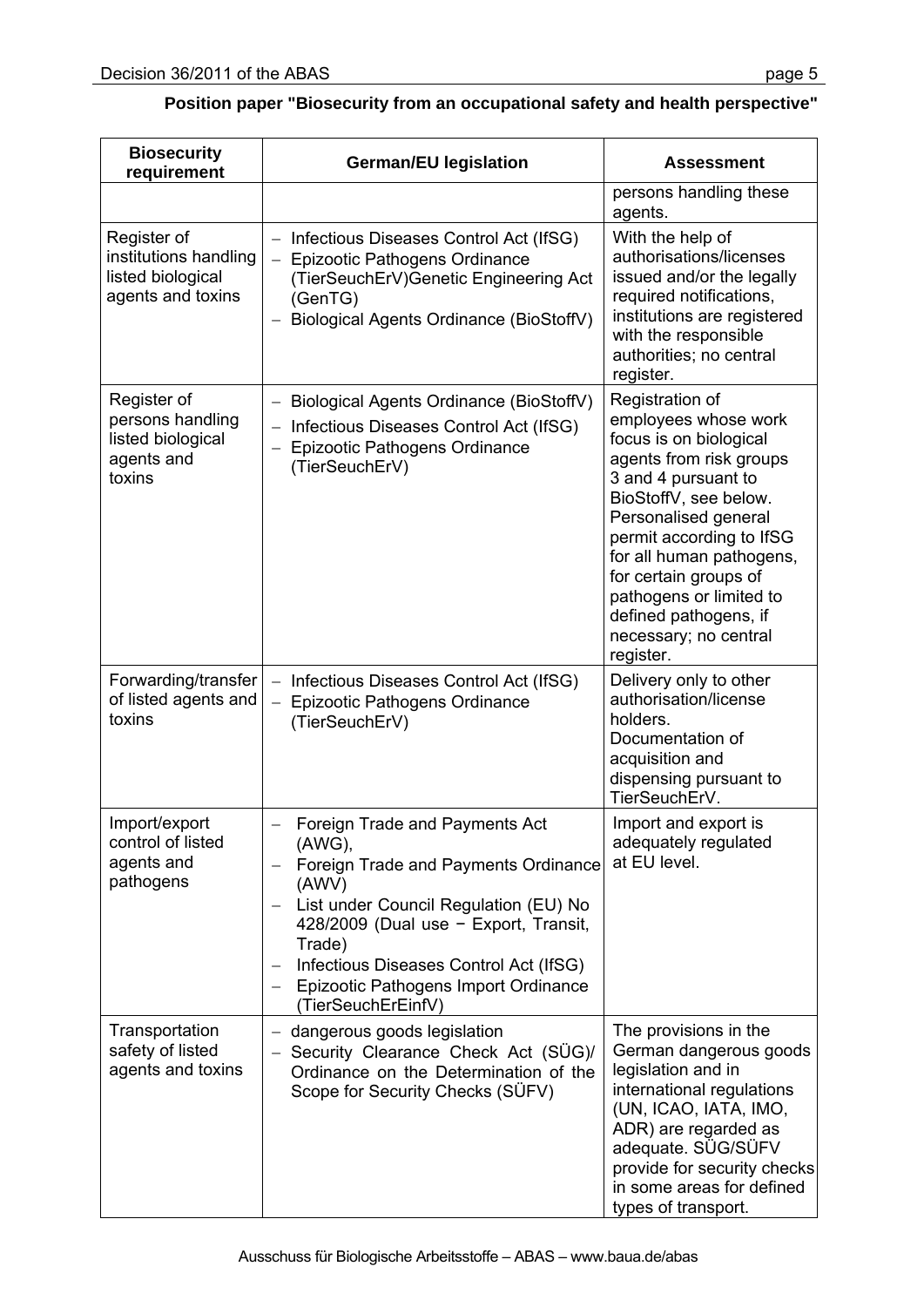| <b>Biosecurity</b><br>requirement                                                         | <b>German/EU legislation</b>                                                                                                                                                                                                   | <b>Assessment</b>                                                                                                                                                                                                                                                                                                                                      |
|-------------------------------------------------------------------------------------------|--------------------------------------------------------------------------------------------------------------------------------------------------------------------------------------------------------------------------------|--------------------------------------------------------------------------------------------------------------------------------------------------------------------------------------------------------------------------------------------------------------------------------------------------------------------------------------------------------|
| Access controls<br>for plants where<br>employees work<br>with listed agents<br>and toxins | Biological Agents Ordinance (BioStoffV)<br>$-$ TRBA 100<br>$-$ TRBA 120<br>- Genetic Engineering Safety Ordinance<br>(GenTSV)                                                                                                  | Access is generally<br>restricted from<br>protection level 2 and<br>security clearance<br>level 2, respectively, to<br>authorised personnel<br>only, (keeping of<br>laboratory animals -<br>access is restricted<br>from protection level<br>$1$ ).                                                                                                    |
| Internal obligation<br>to keep records<br>when handling<br>listed agents and<br>toxins    | - Biological Agents Ordinance (BioStoffV)<br>- Ordinance concerning the duty to keep<br>records in genetic engineering<br>(GenAufzV)                                                                                           | BioStoffV:<br>Duty to keep records<br>pursuant to §13 (3) in<br>risk groups 3 and 4 (list<br>of persons, activities,<br>biological agents used, if<br>necessary accidents,<br>incidents).<br>In the case of genetic<br>engineering activities of<br>safety levels S3 and S4,<br>extended record keeping<br>is mandatory (as<br>compared to S1 and S2). |
| Safe storage of<br>listed biological<br>agents and toxins                                 | - Biological Agents Ordinance (BioStoffV)<br>$-$ TRBA 100<br>- Genetic Engineering Safety Ordinance<br>(GenTSV)                                                                                                                | Compulsory pursuant<br>to BioStoffV and<br>TRBA.                                                                                                                                                                                                                                                                                                       |
| Inventory list for<br>listed biological<br>agents and toxins                              | - Biological Agents Ordinance (BioStoffV)<br>- Genetic Engineering Act (GenTG)<br>- Ordinance concerning the duty to keep<br>records in genetic engineering<br>(GenAufzV)<br>- Epizootic Pathogens Ordinance<br>(TierSeuchErV) | Listing of biological<br>agents, GMO and<br>epizootic pathogens is<br>required, a complete list<br>containing quantities/<br>"utilisation", however, is<br>not required.                                                                                                                                                                               |